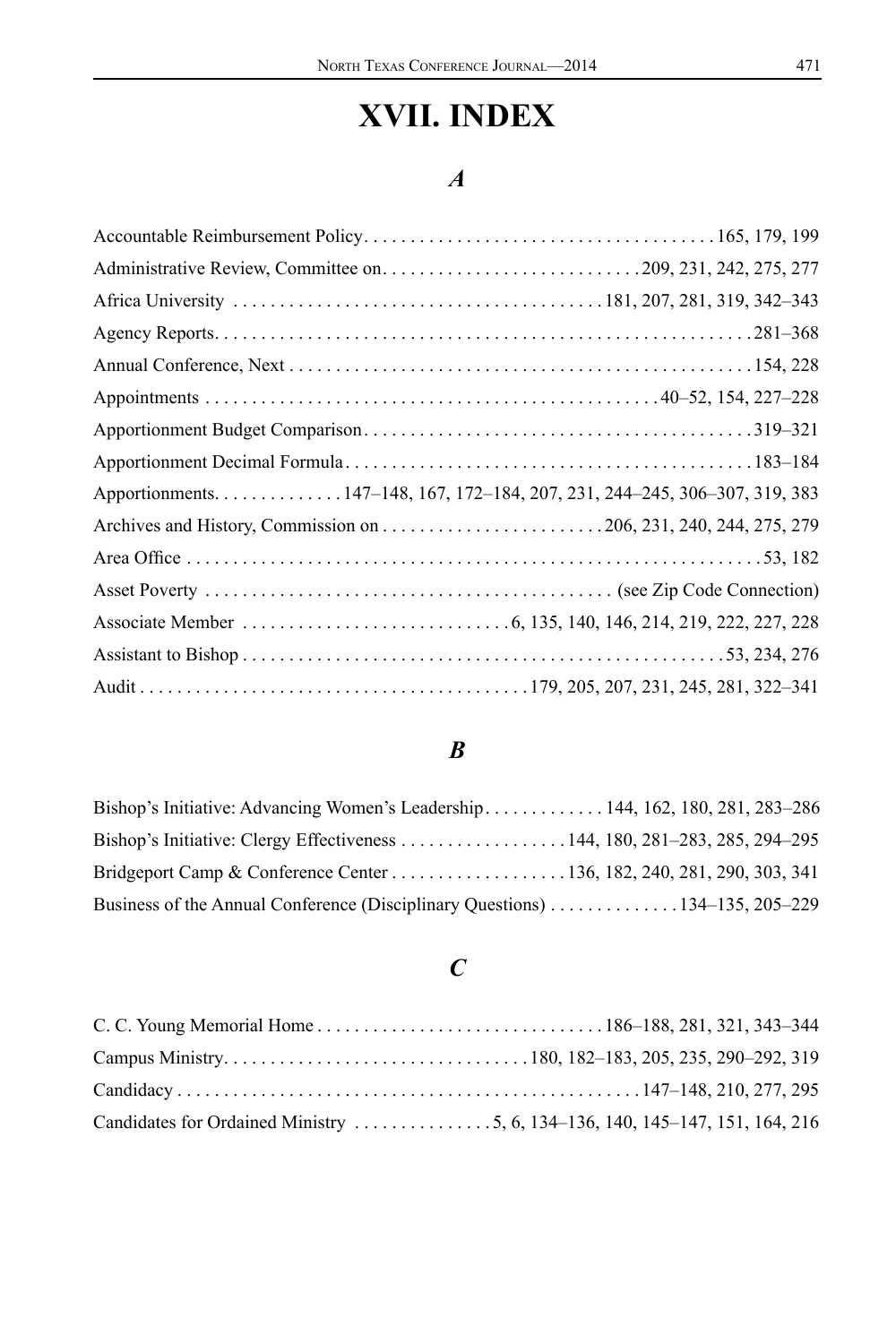| Center for Leadership Development 53, 144, 167-170, 180-183, 205-206, 230, 235-238,        |
|--------------------------------------------------------------------------------------------|
| Center for New Church Development and Congregational Transformation  53, 138-139, 181,     |
|                                                                                            |
| Center for Missional Outreach 53, 182, 230, 234-235, 237-240, 275-276, 278,                |
|                                                                                            |
|                                                                                            |
|                                                                                            |
|                                                                                            |
|                                                                                            |
|                                                                                            |
|                                                                                            |
| Christian Unity and Interreligious Concerns 151-152, 182, 230, 237, 239-240, 275, 278, 299 |
|                                                                                            |
|                                                                                            |
|                                                                                            |
|                                                                                            |
|                                                                                            |
|                                                                                            |
| Clergy Retirement Security Program (CRSP)  (See Pension and Health Benefits)               |
|                                                                                            |
|                                                                                            |
|                                                                                            |
|                                                                                            |
|                                                                                            |
|                                                                                            |
|                                                                                            |
|                                                                                            |
|                                                                                            |
|                                                                                            |
|                                                                                            |
|                                                                                            |
|                                                                                            |
|                                                                                            |
| Conference Treasurer 53, 142, 175, 205, 240, 243, 245–246, 253, 281, 319–321               |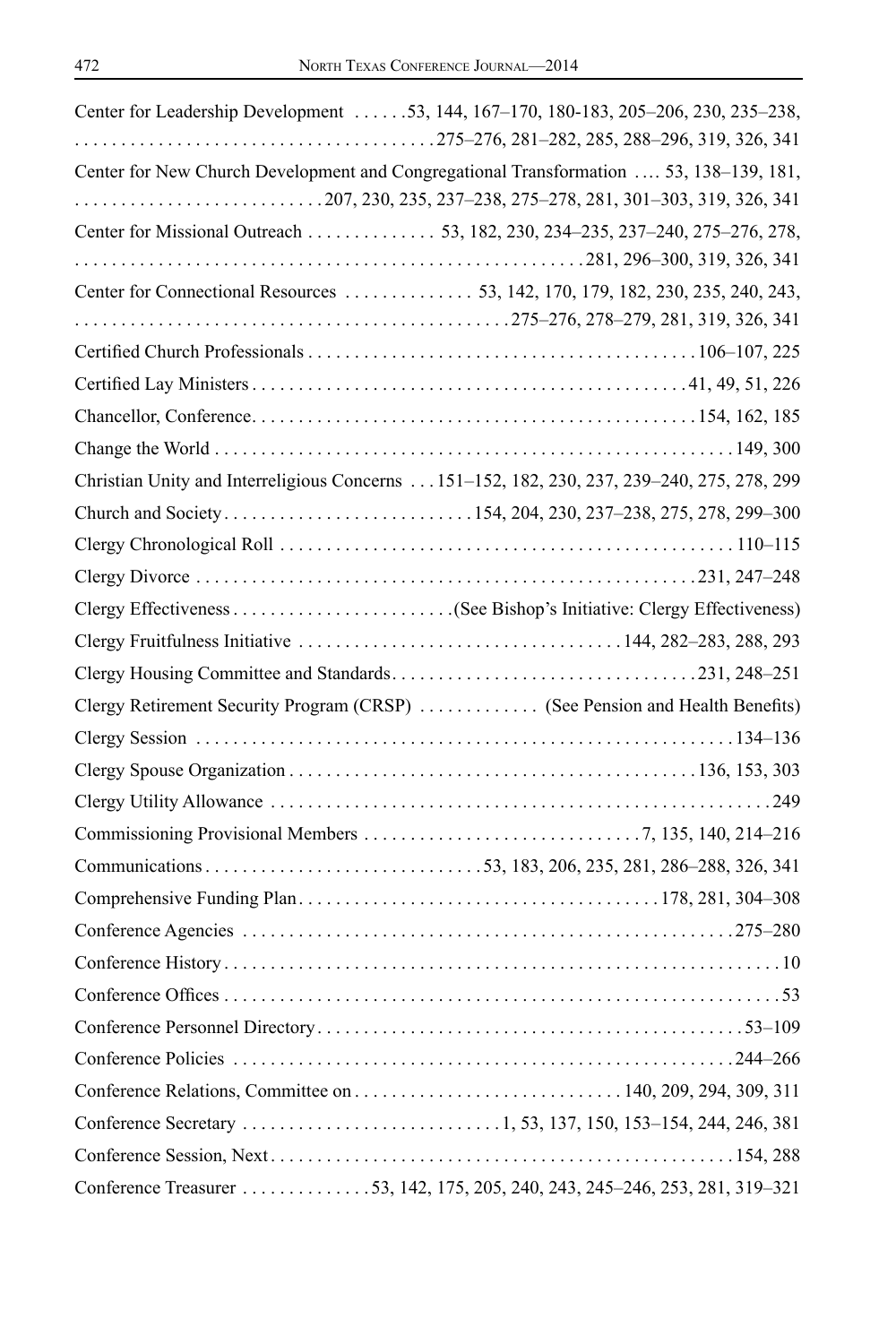| Congregational Assessment, Resources & Transformation (CART) 237, 288, 292 |  |
|----------------------------------------------------------------------------|--|
|                                                                            |  |
|                                                                            |  |
|                                                                            |  |
| Core Leadership Team 119, 123, 129, 132, 149, 166, 177, 206, 230, 234-235, |  |
|                                                                            |  |
|                                                                            |  |
|                                                                            |  |

# *D*

| Deacons6, 117, 135, 140, 144, 146–147, 164, 214–217, 219, 220, 223, 227, 229, 261, 277 |  |
|----------------------------------------------------------------------------------------|--|
|                                                                                        |  |
|                                                                                        |  |
|                                                                                        |  |
|                                                                                        |  |
|                                                                                        |  |
|                                                                                        |  |
|                                                                                        |  |
|                                                                                        |  |
|                                                                                        |  |
|                                                                                        |  |

# *E*

| Equitable Compensation, Commission on  144, 165, 167–170, 182, 206–207, 227, 235 |  |  |
|----------------------------------------------------------------------------------|--|--|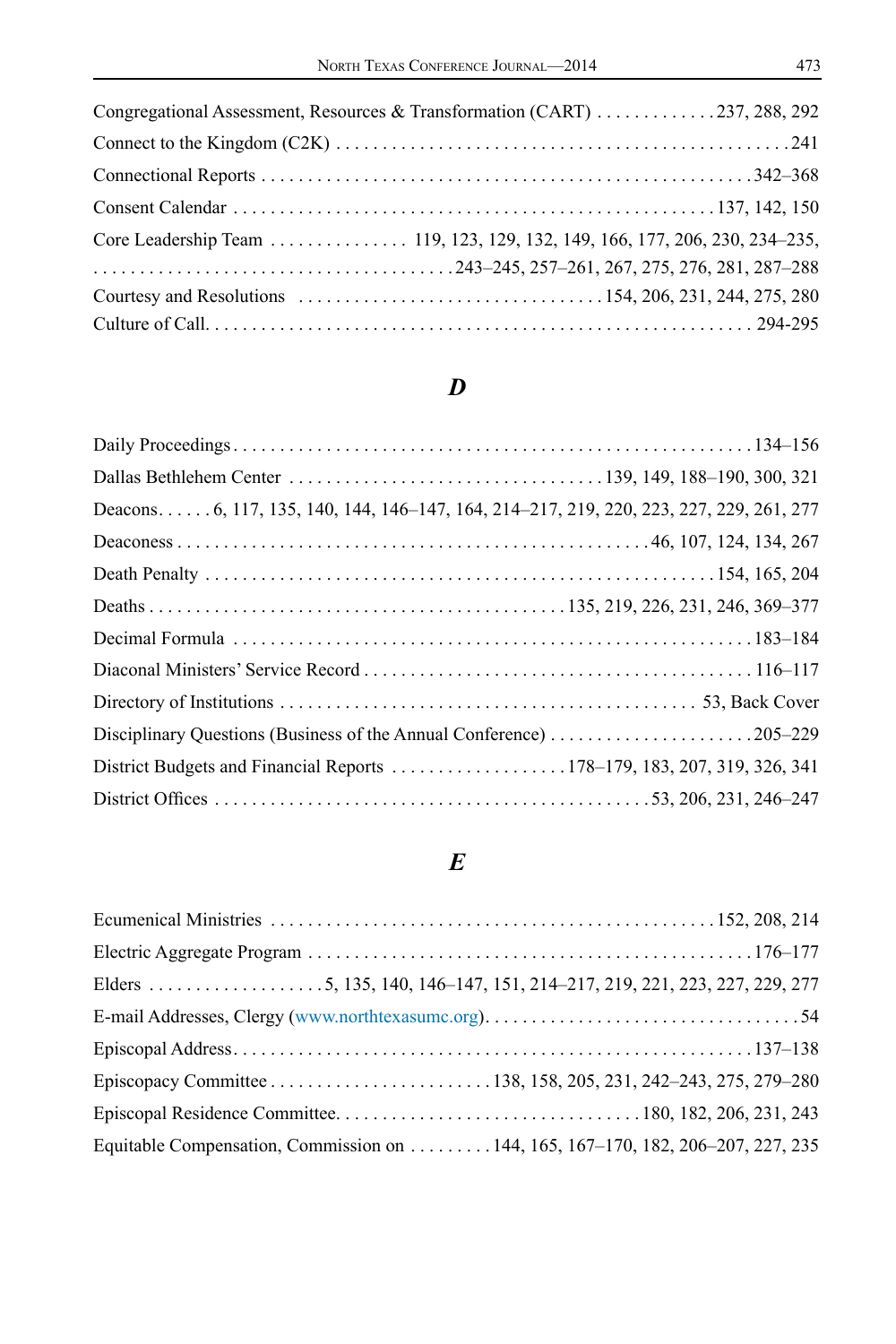### *F*

| Finance and Administration, Council on , 147–148, 165, 168, 175–184, 187, 189, 196, 199,                                                       |  |
|------------------------------------------------------------------------------------------------------------------------------------------------|--|
| $\ldots \ldots \ldots \ldots \ldots \ldots \ldots \ldots \ldots \ldots \ldots \ldots 202, 205, 240, 243 - 246, 275, 278 - 279, 281, 319 - 321$ |  |
|                                                                                                                                                |  |

# *G*

| General Conference/Jurisdictional Conference Delegates 9, 134, 150, 151, 153–156 |  |
|----------------------------------------------------------------------------------|--|
|                                                                                  |  |
|                                                                                  |  |
| Global Ministries 129, 149, 151, 182, 205, 230, 237, 239-240, 275, 278, 299-300  |  |

# *H*

# *I*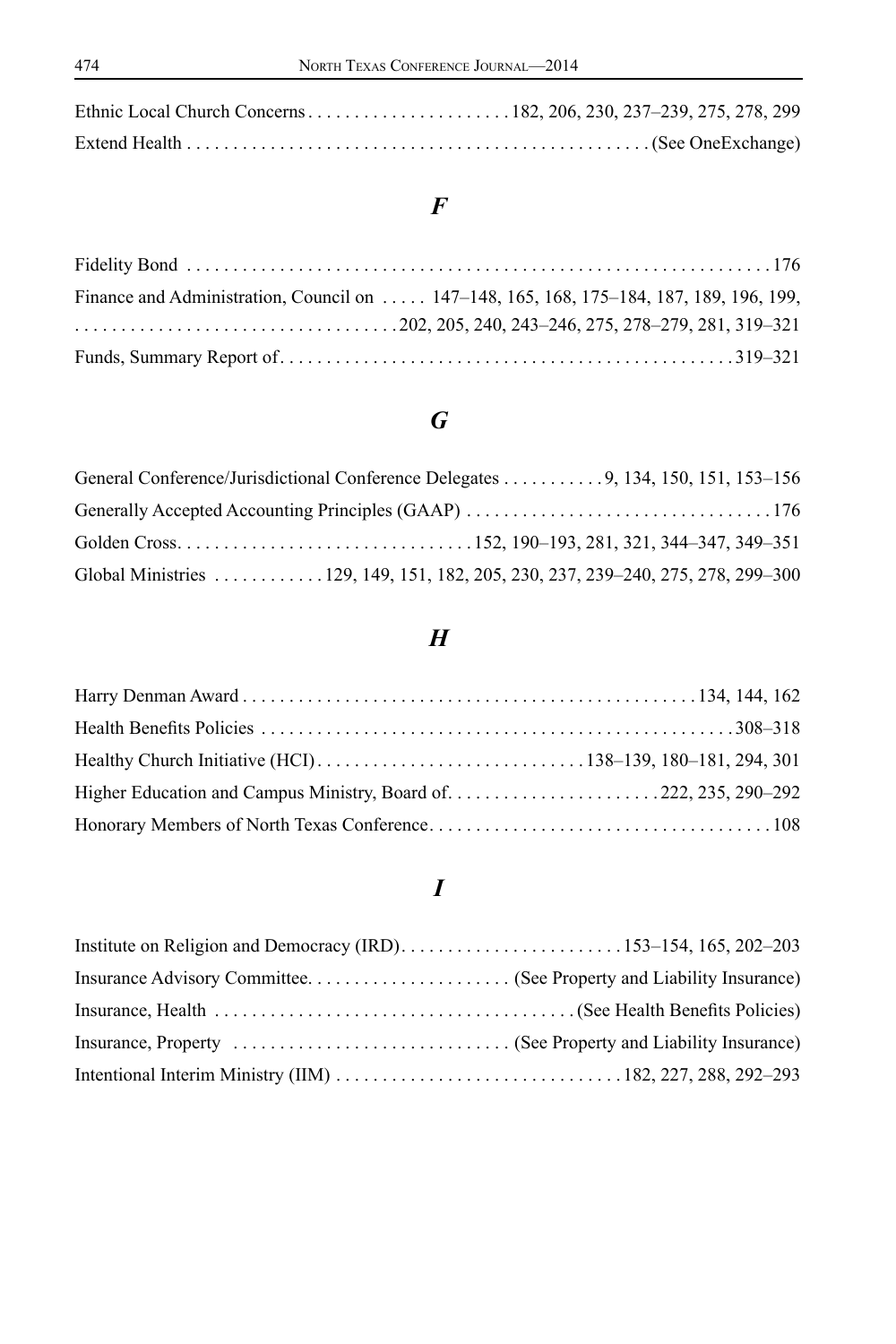### *J*

# *L*

| Laity, Board of  149, 181, 206, 230, 235-236, 240-241, 261, 267-268, 275-276             |  |
|------------------------------------------------------------------------------------------|--|
|                                                                                          |  |
|                                                                                          |  |
| Lay Leader, Conference 53, 128, 132, 134, 142, 166, 207, 235, 240-243, 267, 276, 287-288 |  |
|                                                                                          |  |
|                                                                                          |  |
|                                                                                          |  |
|                                                                                          |  |
|                                                                                          |  |
| Legislative Actions 137, 141-142, 144, 147-148, 153-154, 165-204, 232, 268               |  |
| Local Pastors134–135, 139, 206, 211–213, 219, 222–223, 234, 270, 277, 294–295, 369       |  |
|                                                                                          |  |

# *M*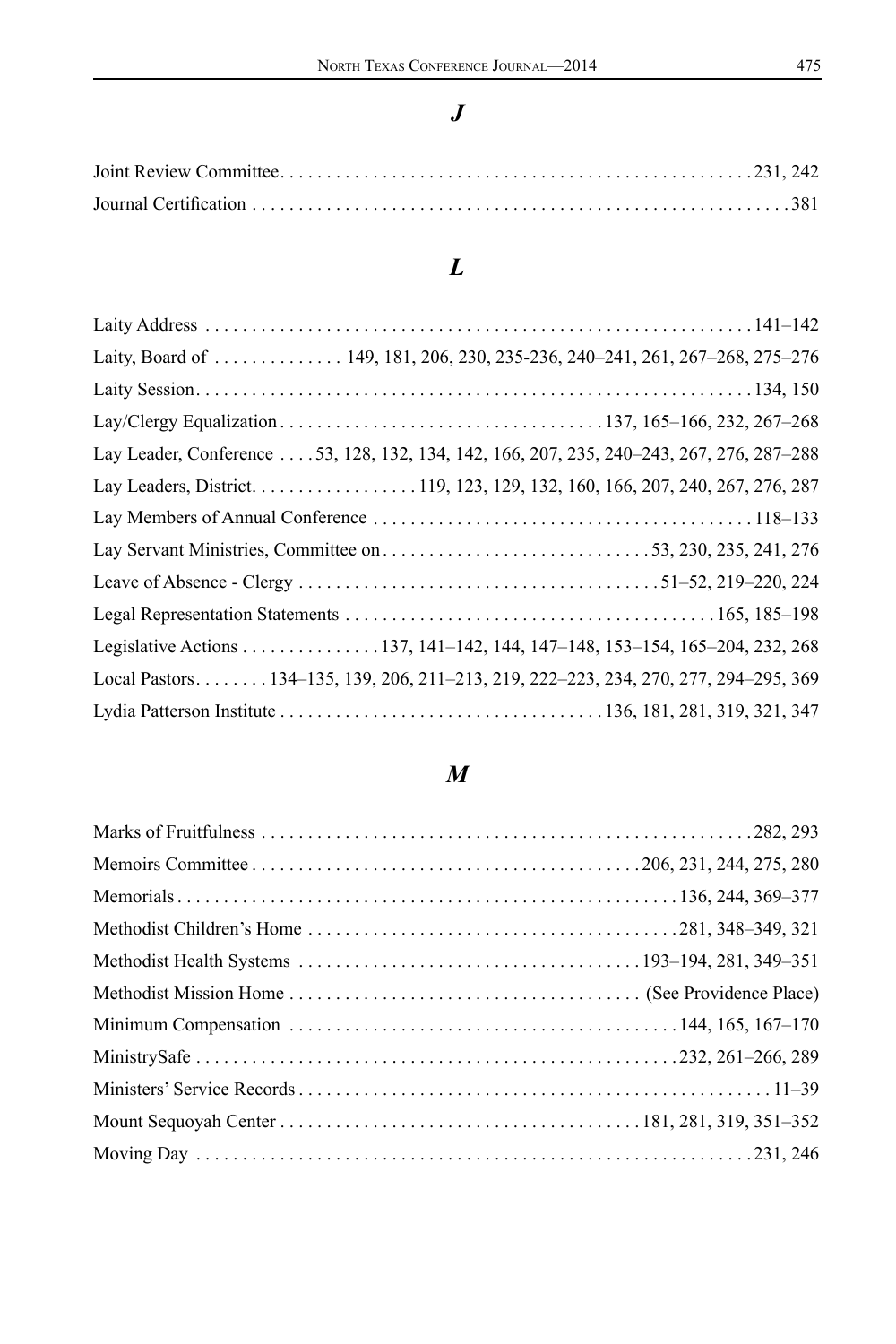|--|--|--|--|

#### *N*

| New Church Starts 138–139, 147–148, 165, 180–181, 200–202, 207–208, |  |  |  |
|---------------------------------------------------------------------|--|--|--|
|                                                                     |  |  |  |
|                                                                     |  |  |  |

# *O*

| Ordained Ministry, Board of 134–136, 139–140, 146–148, 151, 181, 205, 209, 218, 231, |
|--------------------------------------------------------------------------------------|
|                                                                                      |
|                                                                                      |
|                                                                                      |
|                                                                                      |
|                                                                                      |
|                                                                                      |

### *P*

| Pension and Health Benefits, Board of 142, 165, 170–178, 180, 182, 205, 231, 240, 243, |  |
|----------------------------------------------------------------------------------------|--|
|                                                                                        |  |
|                                                                                        |  |
|                                                                                        |  |
|                                                                                        |  |
|                                                                                        |  |
|                                                                                        |  |
| Preparation and Qualifications for Deacons and Elders 135, 140, 294–295                |  |
| Provisional Members 7, 52, 135, 140, 213-217, 219, 222-223, 227, 229, 234, 294         |  |
|                                                                                        |  |
| Procedures for Meeting of the Annual Conference232, 267–274                            |  |
|                                                                                        |  |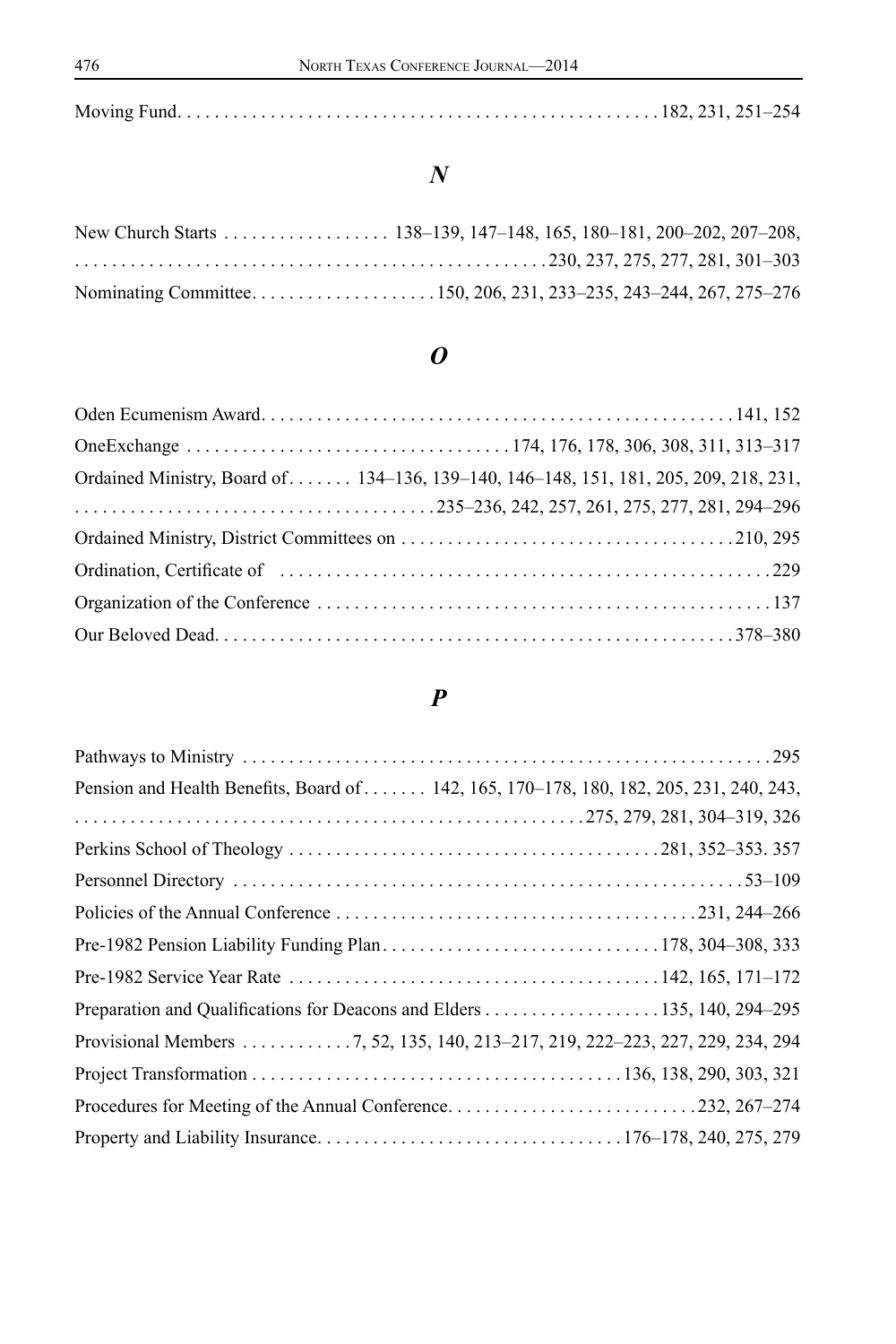### *R*

| Retirement 8, 52, 135, 139, 142–143, 148, 159, 161, 201–202, 220–222, 246 |  |
|---------------------------------------------------------------------------|--|
|                                                                           |  |

### *S*

| Scholarships, Candidates for Ministry 147-148, 165, 200-202         |  |
|---------------------------------------------------------------------|--|
|                                                                     |  |
|                                                                     |  |
|                                                                     |  |
|                                                                     |  |
|                                                                     |  |
|                                                                     |  |
|                                                                     |  |
|                                                                     |  |
| Status and Role of Women, Committee 230, 236-237, 261, 275-276, 293 |  |
|                                                                     |  |
|                                                                     |  |

# *T*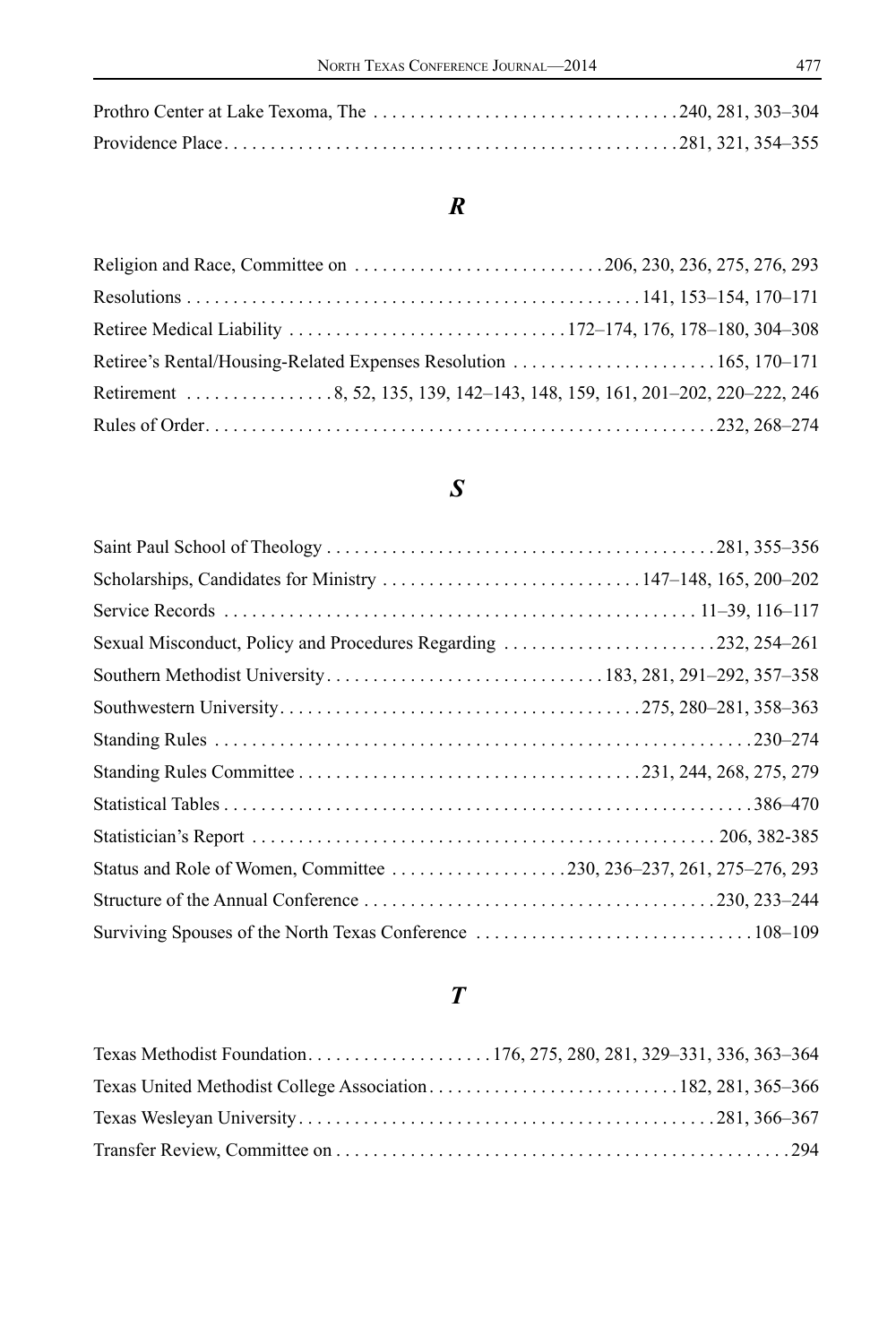#### *U*

#### *V*

#### *W*

#### *Y*

#### *Z*

Zip Code Connection (Asset Poverty) . . . . . . . . . . . . . . . 146, 149, 151-152, 180, 296-299, 346